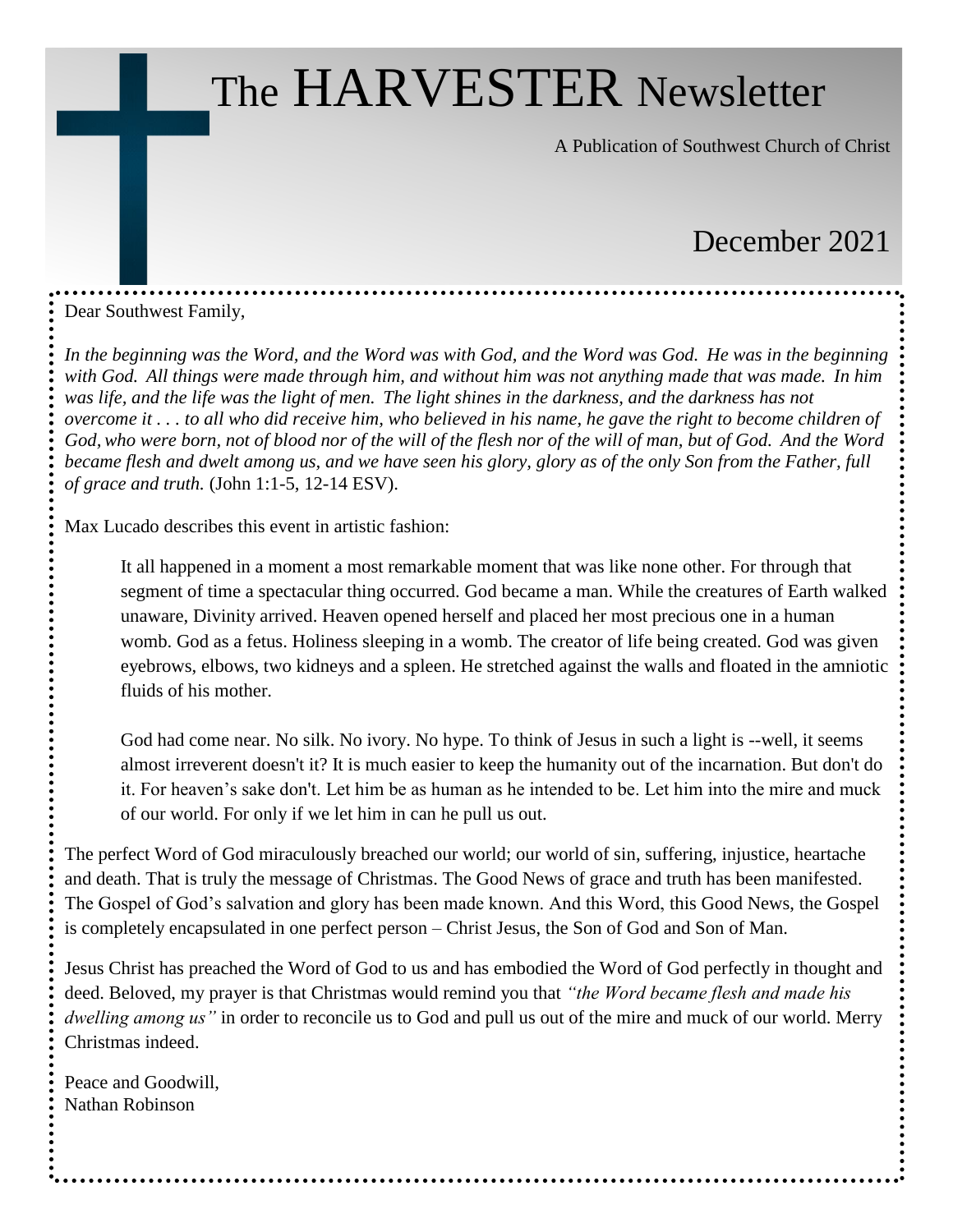# **Events & Information**

### **Monthly Figures**

In- Service Attendance:

| ± V       | - |    | $\sim$ $\sim$ |  |
|-----------|---|----|---------------|--|
| ∼י<br>ر . |   | 89 |               |  |

*"And they devoted themselves to the apostles' teaching and the fellowship, to the breaking of bread and the prayers"* (Acts 2:42). Thank you for your faithfulness church! We continue to have several folks watching online each week. Please continue to pray for our church family – both those in corporate worship and those being reached by our online ministry.

### **Deacon's List:**

Chair: Audio/Visual: Jared Friedrichsen Secretary: Mike Bunn Parsonage: Maintenance: Lynn Hounshel Special Projects: TBD, Lynn, and Phil Friedrichsen Benevolence: Tony Storad Church (Building): Lynn Hounshel

We are continually blessed by the generosity of God's people. Thank you for your continued financial support so that we may meet the needs of our ministry staff, missionaries, benevolence ministry, and the general ministry of the church. For your convenience, we would like to remind you that online giving is available through our secure internet portal at *https://swccbarberton.com/giving.*

Thank you church family for your ongoing support of Southwest Church of Christ!

| <b>Weekly Need:</b> | <b>Weekly Need:</b> |
|---------------------|---------------------|
| General: \$3,300    | Missions: \$442     |

- **APS Giving Tree:** It's that time of year again! Southwest is partnering with Akron Pregnancy Services with the annual Giving Tree. Gift tags are numbered and attached to the tree in the foyer. If you are able to assist this year, take a tag and write your name on the list next to the corresponding number. **All gifts must be returned by 12/8 at 6pm.** Any questions, please see or call Cindy in the church office.
- **Christmas Eve Service:** Please see the bulletin, or tune into the service on Sundays for more information in the coming weeks.
- **Adult Christmas Party:** Saturday, 12/11 at 5pm. Bring something yummy to eat and share, also a \$5 gift, and wear your ugliest Christmas sweater! More details to follow in the bulletin.
- **B.A.C.M. Food Pantry item:** Peanut butter and/or oatmeal (instant or regular kind). Please place items in the kitchen inside BACM box.
- **"Senior Moment":** Christmas Potluck at church at 12 noon on Tuesday 12/21. Guest speaker will be author Annette Palmer. Please bring your favorite food to share, and either canned goods for BACM or a \$ donation for Rahab Ministries. Questions, see Karen Rummer.
- **WNL:** Dinner begins at 5:30, and studies at 6:30pm. All ages are encouraged to attend, as there are classes for Pre-K, grades K to 5, grades 6 to 12, and Adult's Study. This is an excellent opportunity to bring your friends, family, or neighbors and get them plugged into learning God's Word.
- **Tuesday Morning Ladies Study:** Tuesday mornings at 10 am. We are using Jean E. Syswerda's book "Women of the Bible". Cost of the book is \$12. Questions, call Karen Rummer 330-671-7463.
- **Rahab Ministries:** They are a faith-based ministry devoted to rescuing and restoring victims of human trafficking. Please consider supporting this ministry financially. Checks may be sent to: Rahab Ministries, PO BOX 13866, Akron, OH 44334.
- **Looking for support?** Elders are available after every Sunday worship service, or by contacting the church office, to speak with you regarding prayer requests or offer spiritual guidance for your concerns.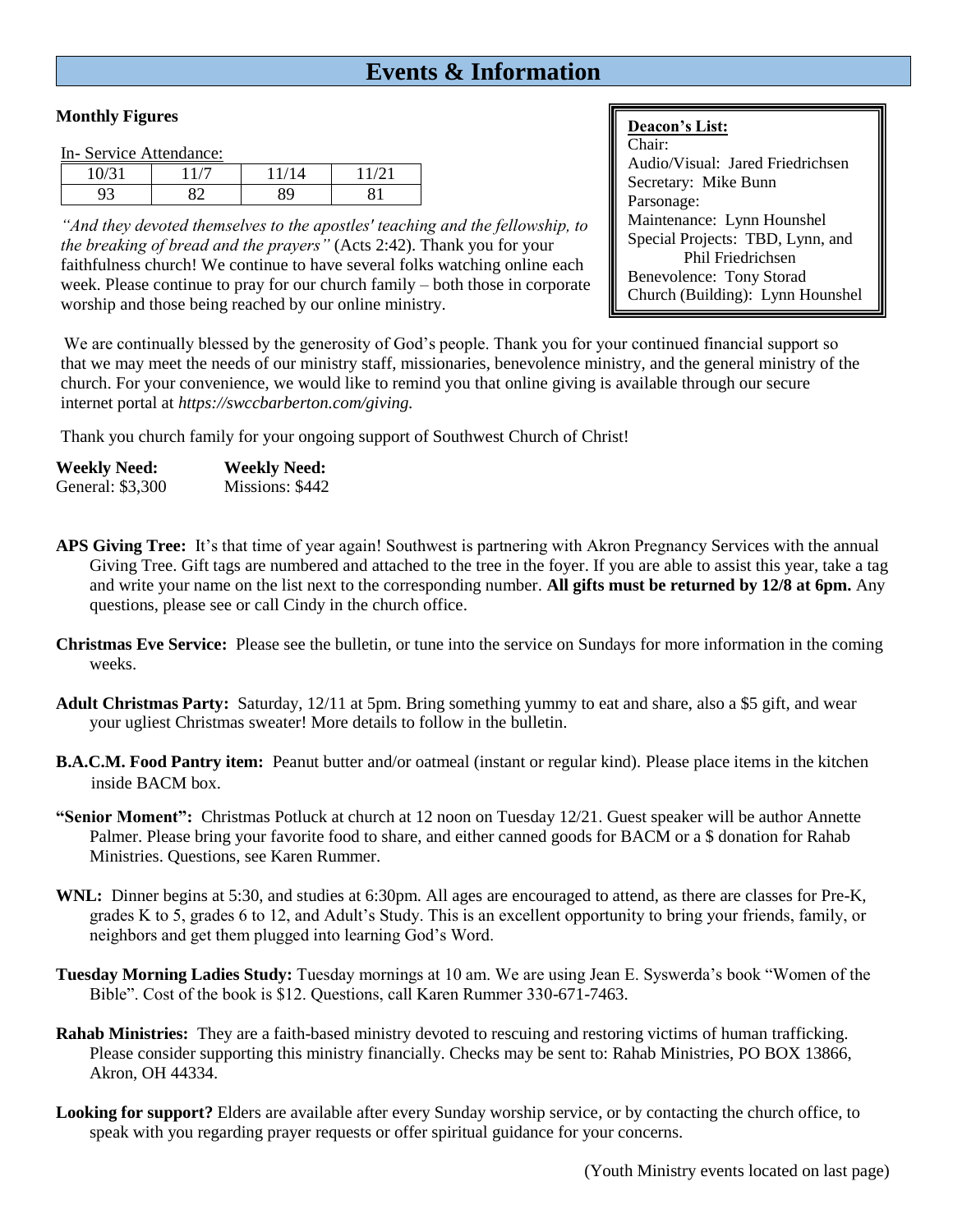| December |  |
|----------|--|
|          |  |
|          |  |

Find

| Sunday                                                                                                   | Monday | Tuesday                                            | Wednesday                         | Thursday       | Fríday                  | Saturday                          |
|----------------------------------------------------------------------------------------------------------|--------|----------------------------------------------------|-----------------------------------|----------------|-------------------------|-----------------------------------|
| "Today in the town of David a<br>Savíor has been born to you; he is<br>the Messiah, the Lord." Luke 2:11 |        |                                                    | $\mathbf{1}$<br>WNL               | $\overline{2}$ | $\overline{3}$          | 4                                 |
| 5<br>$Jr.$ & Sr.<br>Hígh Youth<br>Group                                                                  | 6      | $\overline{7}$<br>Women's<br>Bible Study           | 8<br>WNL                          | 9              | 10                      | 11<br>Adult<br>Christmas<br>Party |
| 12<br>$Jr.$ & $Sr.$<br>Hígh Youth<br>Group                                                               | 13     | 14<br>Women's<br>Bible Study                       | 15<br>WNL                         | 16             | 17                      | 18                                |
| 19<br>Youth Group<br>Christmas<br>Party                                                                  | 20     | 21<br>Women's<br>Bible Study<br>"Seníor<br>Moment" | 22                                | 23             | 24<br>Christmas<br>Eve  | 25<br>Christmas                   |
| 26                                                                                                       | 27     | 28                                                 | 29<br>Youth Group<br>Random Night | 30             | 31<br>New Year's<br>Eve |                                   |

| <b>BIRTHDAYS:</b> |                       |  |  |  |  |
|-------------------|-----------------------|--|--|--|--|
| 12/1              | Victoria Friedrichsen |  |  |  |  |
| 12/3              | Lisa Howe             |  |  |  |  |
| 12/4              | Daniel Wilson         |  |  |  |  |
| 12/6              | Mary Bradford         |  |  |  |  |
| 12/8              | <b>Meghan Sapper</b>  |  |  |  |  |
| 12/14             | Jonathan Friedrichsen |  |  |  |  |
| 12/22             | Mikayla Sapper        |  |  |  |  |
| 12/23             | Sharon Weinsheimer    |  |  |  |  |
| 12/25             | Freda Brouse          |  |  |  |  |

**BIRTHDAYS: ANNIVERSARIES:** 12/20 Dale & Rhonda Starcher

Did you have a birthday or anniversary this month that we missed? Would you like to have your special day added to our calendar? Write your name, the occasion, and the date on the prayer tab in the bulletin. Place the tab in the offering plate on any Sunday. Or you may send an email to: kdbusch15@gmail.com, and I will gladly include your information.

**Do you know someone who would positively benefit from reading The HARVESTER? Our newsletter is now available on the Southwest Church of Christ webpage under the Ministries tab.**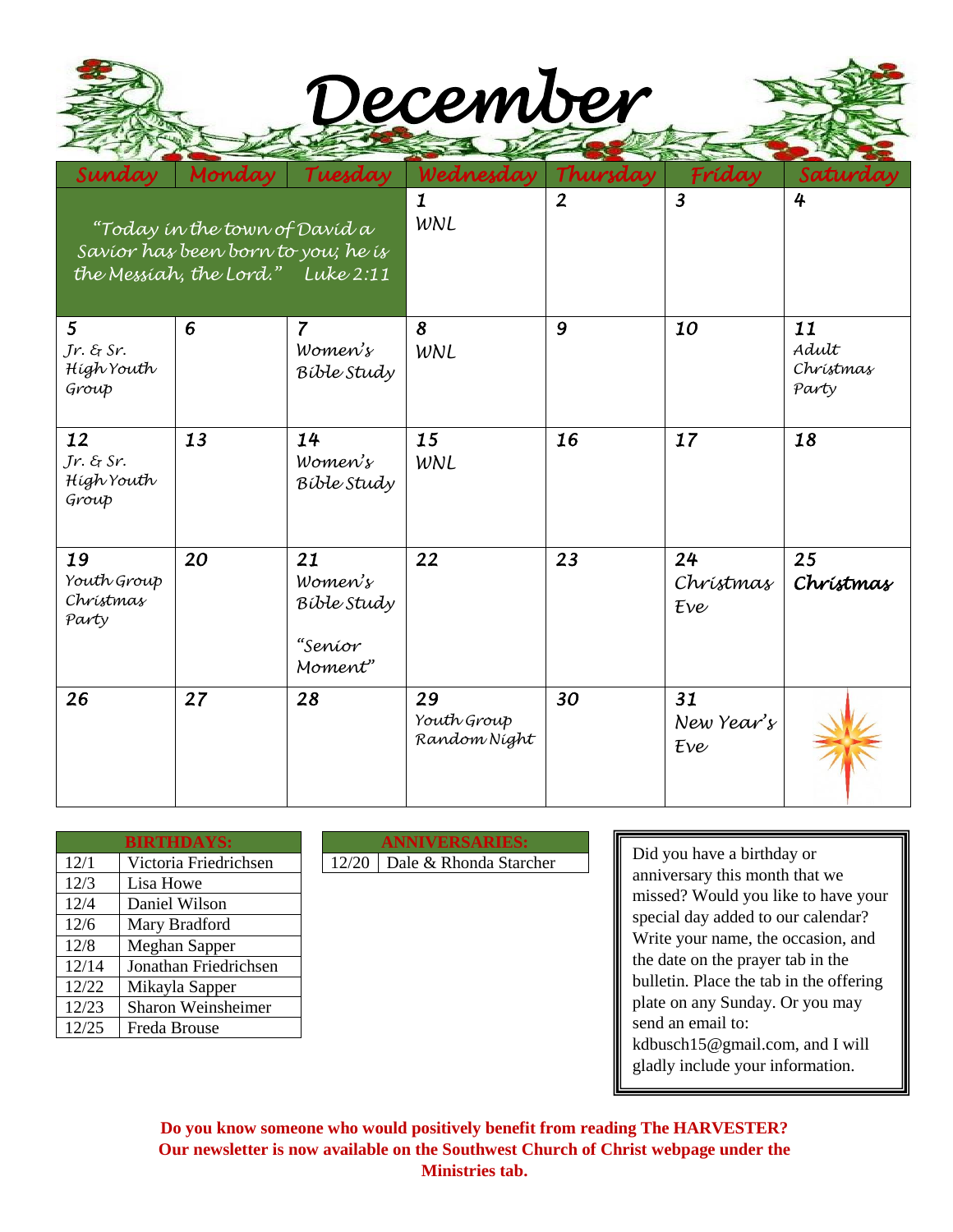# Growing Your Faith **Kids Korner**

*"In everything I did, I showed you that by this kind of hard work we must help the weak, remembering the words the Lord Jesus himself said: 'It is more blessed to give than to receive.'" Acts 20:35*

**For the year of 2021, we will be reading the whole bible. Old Testament and New Testament selections for each day provides a variety in your studying. This plan was originally developed by 19th Century Pastor Robert Murray M'Cheyne in Scotland.**

**DEC 1:** 1 Chro. 29; 2 Pet. 3; Mic. 6; Luke 15 **DEC 2:** 2 Chro. 1; 1 John 1; Mic. 7; Luke 16 **DEC 3:** 2 Chro. 2; 1 John 2; Nah. 1; Luke 17 **DEC 4:** 2 Chro. 3-4; 1 John 3; Nah. 2; Luke 18 **DEC 5:** 2 Chro. 5:1-6:11; 1 John 4; Nah. 3; Luke 19 **DEC 6:** 2 Chro. 6:12-42; 1 John 5; Haba. 1; Luke 20 **DEC 7:** 2 Chro. 7; 2 John 1; Haba. 2; Luke 21 **DEC 8:** 2 Chro. 8; 3 John 1; Haba. 3; Luke 22 **DEC 9:** 2 Chro. 9; Jude 1; Zeph. 1; Luke 23 **DEC 10:** 2 Chro. 10; Rev. 1; Zeph. 2; Luke 24 **DEC 11:** 2 Chro. 11-12; Rev. 2; Zeph. 3; John 1 **DEC 12:** 2 Chro. 13; Rev. 3; Hag. 1; John 2 **DEC 13:** 2 Chro. 14-15; Rev. 4; Hag. 2; John 3 **DEC 14:** 2 Chro. 16; Rev. 5; Zech. 1; John 4 **DEC 15:** 2 Chro. 17; Rev. 6; Zech. 2; John 5 **DEC 16:** 2 Chro. 18; Rev. 7; Zech. 3; John 6 **DEC 17:** 2 Chro. 19-20; Rev. 8; Zech. 4; John 7 **DEC 18:** 2 Chro. 21; Rev. 9; Zech. 5; John 8 **DEC 19:** 2 Chro. 22-23; Rev. 10; Zech. 6; John 9 **DEC 20:** 2 Chro. 24; Rev. 11; Zech. 7; John 10 **DEC 21:** 2 Chro. 25; Rev. 12; Zech. 8; John 11 **DEC 22:** 2 Chro. 26; Rev. 13; Zech. 9; John 12 **DEC 23:** 2 Chro. 27-28; Rev. 14; Zech. 10; John 13 **DEC 24:** 2 Chro. 29; Rev. 15; Zech. 11; John 14 **DEC 25:** 2 Chro. 30; Rev. 16; Zech. 12:1-13:1; John 15 **DEC 26:** 2 Chro. 31; Rev. 17; Zech. 13:2-9; John 16 **DEC 27:** 2 Chro. 32; Rev. 18; Zech. 14; John 17 **DEC 28:** 2 Chro. 33; Rev. 19; Mala. 1; John 18 **DEC 29:** 2 Chro. 34; Rev. 20; Mala. 2; John 19 **DEC 30:** 2 Chro. 35; Rev. 21; Mala. 3; John 20 **DEC 31:** 2 Chro. 36; Rev. 22; Mala. 4; John 21

> Scripture list courtesy of http://www.edginet.org/mcheyne/info.html



**"She will bear a son, and you shall call his name Jesus, for he will save his people from their sins." Matthew 1:21**

**Find the underlined words from the verse above in the word-search below.** 

| T              | $\mathbf{B}$   |              |                |                |                              |                          | M C Y D F G S I |              |                         | $\mathbf K$  |
|----------------|----------------|--------------|----------------|----------------|------------------------------|--------------------------|-----------------|--------------|-------------------------|--------------|
| Η              | E              |              | $A \mid S$     |                | O N                          |                          | $M \mid N \mid$ | $H^-$        | $\overline{\mathbf{O}}$ | P            |
| $\mathbf{E}$   | $\mathbf{V}$   | T            | $2^{\circ}$    |                |                              | $U$ $V$ $I$              | W               | $\mathbf{A}$ | $\mathbf N$             | D            |
| $\mathbf{I}$   | $\mathbf{A}$   | $\bf{T}$     | 1              | 2 <sup>1</sup> | S <sub>1</sub>               |                          | $C$ $A$ $L$ $L$ |              |                         | Y            |
| $\mathbf{R}$   | S <sub>1</sub> | H            | E              |                | $\mathbf{Z}$ in $\mathbf{R}$ | ${\bf A}$                | D L F           |              |                         | H            |
| G              | $\mathbf{I}$   |              | $\mathbf{E}$ 1 | $\mathbf{1}$   | $\vert 2 \vert$              |                          | $0 \mid J \mid$ | $\mathbf{K}$ | $\mathbf M$             | $\mathbf{I}$ |
| N              | $\mathbf{O}$   | $W$ I        |                |                |                              |                          | $L$ $L$ $P$ $R$ |              | $Q$ T                   | S            |
| J <sub>1</sub> | E              | $\mathbf{S}$ | $\mathbf{U}$   |                |                              | $S \ R \ N \ A$          |                 | $\mathbf M$  | $\bf E$                 | T            |
| W              | $\mathbf{Z}$   | ${\bf P}$    | E              | $\mathbf{O}$   |                              | $P \mid L \mid$          | E               | $\mathbf{S}$ | $\mathbf{Y}$            | K            |
| $\mathbf F$    | $\mathbf{R}$   | $\mathbf{0}$ |                |                |                              | $M \mid 1 \mid 2 \mid 1$ | $\mathbf{B}$    | $\mathbf{J}$ | $\mathbf E$             | B            |